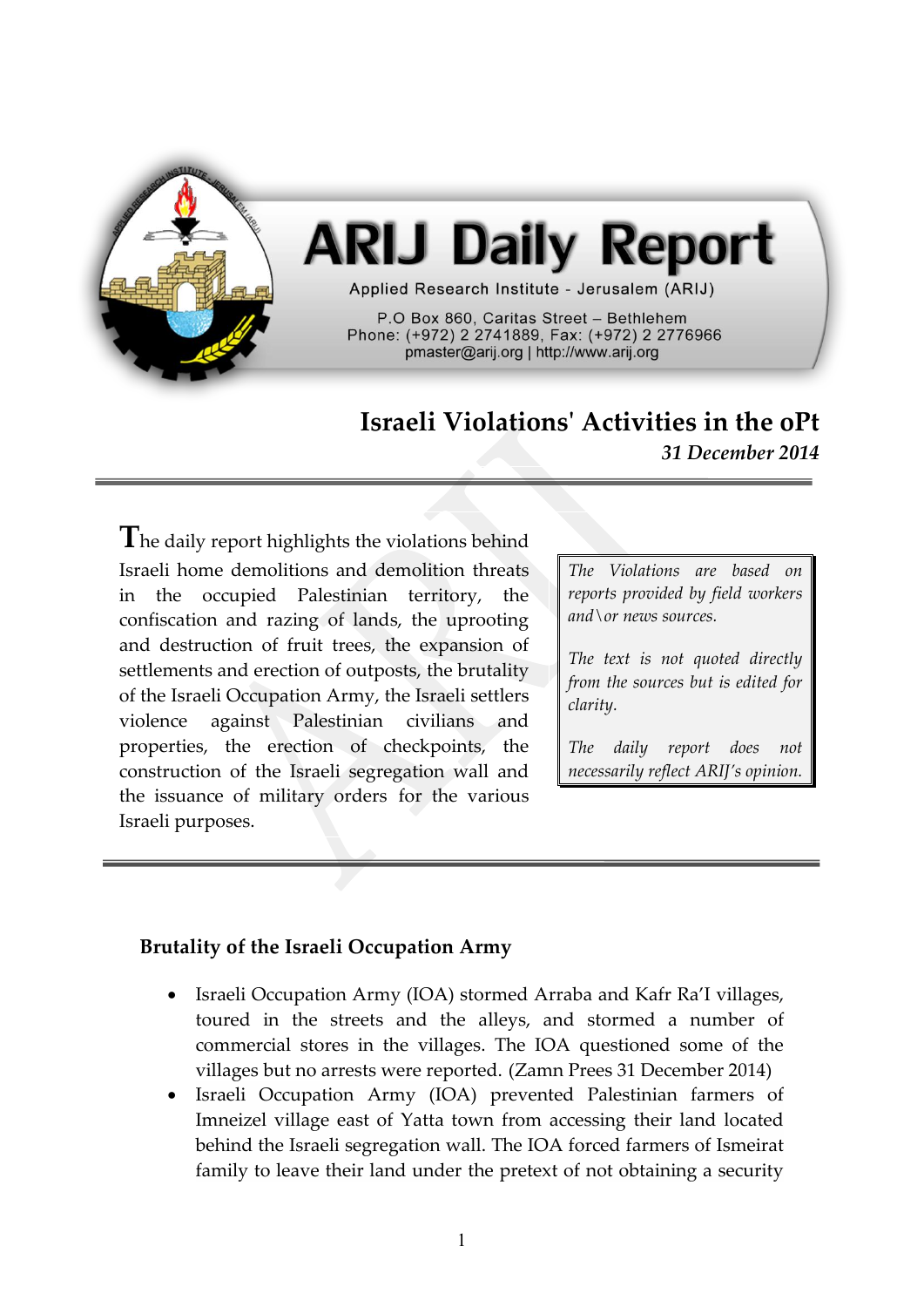permit from the Israeli Authorities to access the land. (Maannews 31 December 2014)

- A 17 years old Palestinian was injured during clashes with the Israeli Occupation Army (IOA) in Ath Thaher area in Beit Ummer town, north of Hebron city. A number of Palestinians also suffered Gas Inhalation as the IOA fired teargas grenades at Palestinian houses and As Smoud Mosque in the town. (Maannews 31 December 2014)
- A 17 years old Palestinian, Ameed Naser Al Zein, was injured during clashes with the Israeli Occupation Army (IOA) that took place in Burin village, south of Nablus city. A number of Palestinians also suffered gas inhalation.
- Israeli Occupation Army (IOA) closed the main road leading to Iraq Burin village south of Nablus city and hindered tens of Palestinian vehicles from entering or exiting the village. The IOA also detained the ID cards of tens of Palestinians for more than two hours. (Maannews 31 December 2014)
- Israeli Occupation Army (IOA) confiscated the contents of a Palestinian commercial store in Husan village, west of Bethlehem city. The targeted store is owned by Faez Sabateen. (Wafa 31 December 2014)
- Clashes erupted between Palestinians and the Israeli Occupation Army (IOA) at the western entrance of Silwad village, north of Ramallah city. The IOA fired live and rubber bullets and teargas and stun grenades at Palestinians and houses, causing dozens of suffocation cases and the injury of a Palestinian. (Wafa 31 December 2014)
- Clashes erupted between Palestinians and the Israeli Occupation Army (IOA) in Az-Zababida village, southeast of Jenin city. The IOA fired teargas and stun grenades causing dozens of suffocation cases. (Wafa 31 December 2014)
- Israeli Occupation Army (IOA) stormed and searched several areas in Um At-Tut and Jalqamus villages in Jenin governorate. (Wafa 31 December 2014)
- Clashes erupted between Palestinians and the Israeli Occupation Army (IOA) at the entrance of Al-Arroub refugee camp, north of Hebron city. The IOA fired rubber bullets, teargas and stun grenades, causing dozens of suffocation cases. (Pal Info 31 December 2014)

### **Israeli Arrests**

- Israeli Occupation Army (IOA) arrested a Palestinian at Shu'fat Camp checkpoint north of Jerusalem city while trying to cross the checkpoint. (PNN 31 December 2014)
- Israeli Occupation Army (IOA) raided Ath Thuri neighborhood in Jerusalem and arrested a number of Palestinians, identified as: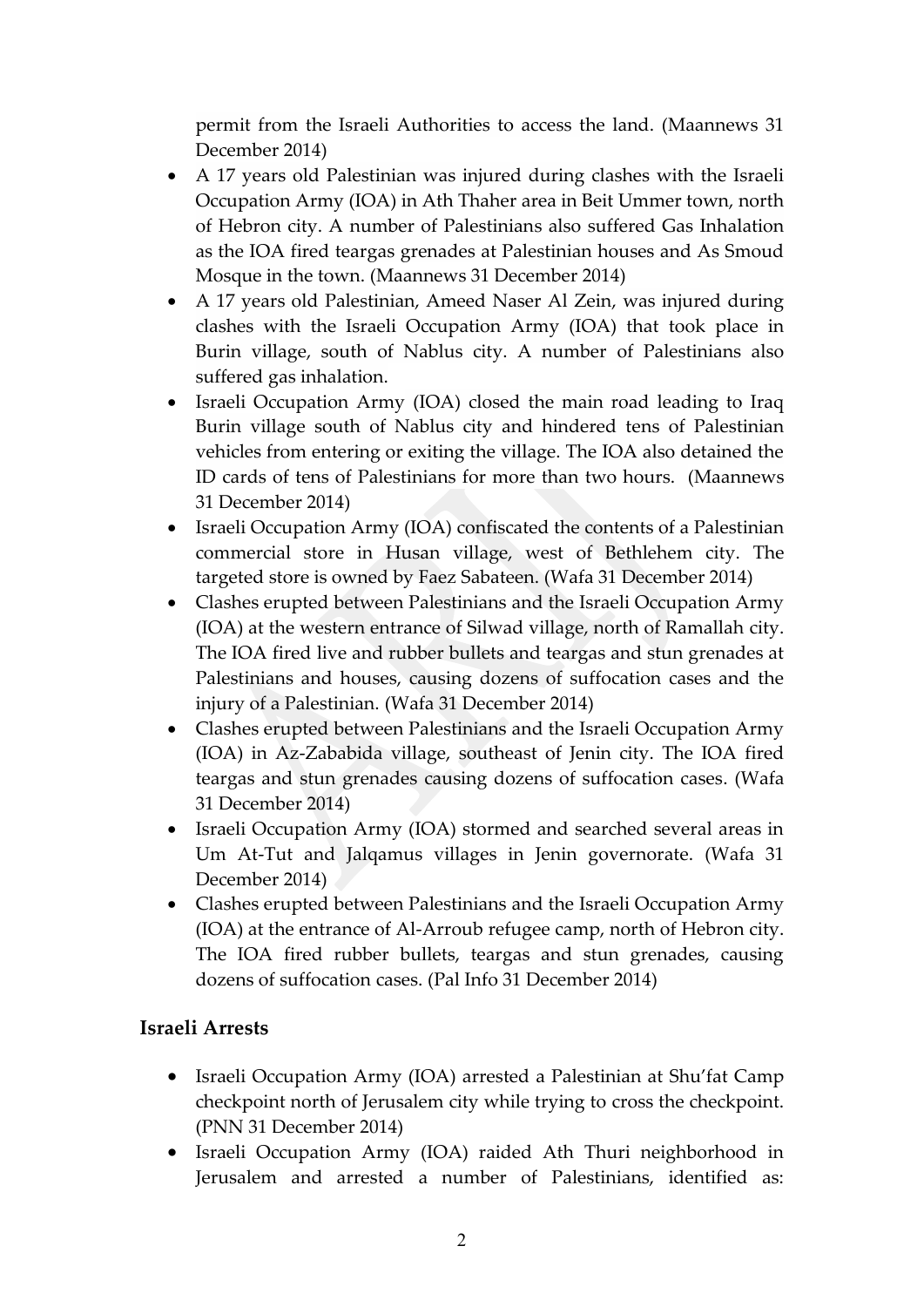Mahmoud Hadiya, Muhammad Joulani, Muhamamd Muhtaseb, Adham Abu Nejmah, Muhammad Iskafi, Hmaza Shuweiki and Muhammad At Taweel. (Al-Quds & Maannews 31 December 2014)

- Israeli Occupation Army (IOA) arrested three Palestinians after storming their houses in Al Isawiya town in Jerusalem. The arrestees were identified as: Bara' Mahmoud (16 years) and Ali Abu Al Hummos (14 years) and another unknown Palestinian. (Al-Quds & Maannews 31 December 2014)
- Israeli Occupation Army (IOA) arrested Seif Abed and Diya' Abed from Al-Issawiya town, while they were at Bab Al-Amoud area in Jerusalem city. (Al-Quds 31 December 2014)
- Israeli Occupation Army (IOA) arrested Naser Fares after storming his family house in Ras Al Amoud neighborhood in Jerusalem city. (Al-Quds & Maannews 31 December 2014)
- Israeli Occupation Army (IOA) arrested Khader Daoud from At-Tur town in Jerusalem city. (Al-Quds 31 December 2014)
- Israeli Occupation Army (IOA) arrested Hazem Mustafah Maslamani (24 years) and Hamza Omar Daraghma after raiding and searching their family house in Tubas city. The IOA lets go a number of "Police dogs" at Mr. Maslamani, who was injured. Maannews 31 December 2014)
- Israeli Occupation Army (IOA) arrested three Palestinians after storming and searching their houses in Shuwaika village, north of Tulkarm city. The arrestees were identified as: Mohammad Abdalla Badawi (21 years), Mujahed Mohammad Qatawi (1`8 years) and Adel Mohammad Qadouha (22 years). (Wafa 31 December 2014)
- Israeli Occupation Army (IOA) arrested 8 Palestinian children while they were near the Israeli military base of Ofar near Beituniya village, south of Ramallah city. The mothers of the children tried to get back their children from the IOA, where the IOA fired teargas grenades, causing a number of suffocation cases. The IOA transferred the arrestees to unknown location. (Al-Quds 31 December 2014)

### **Israeli Settler Violence**

- Amir Majed Ahmed Suliman (10 years) was injured after an Israeli settler hit him by his vehicle while he was crossing the main road in Tequ village, southeast of Bethlehem city. ( Maannews 31 December 2014)
- Israeli settlers living in Karmel settlement fired Molotov cockatiel at a Palestinian house in Ad-Deirat village, east of Yatta town, south of Hebron city, causing the torch of the house. The targeted house is owned Mahmoud Mohammad Al-Adra. The Israeli settlers alos, wrote